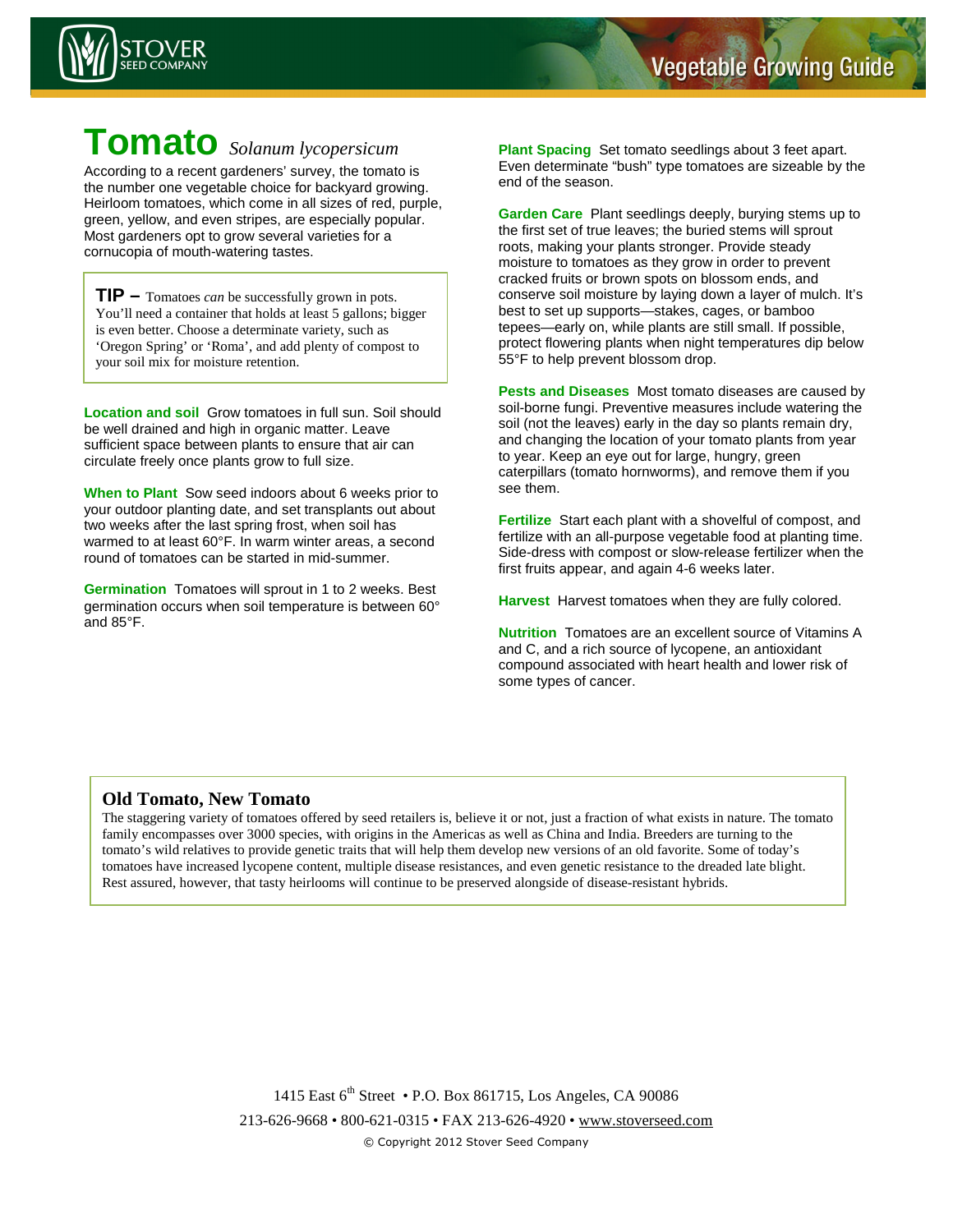

|                                 | <b>Ace 55</b>                                                   | <b>Beefsteak</b>                                           | <b>Brandywine</b>                                                     |
|---------------------------------|-----------------------------------------------------------------|------------------------------------------------------------|-----------------------------------------------------------------------|
|                                 | ©Nova-Photo-Graphik                                             | ©Nova-Photo-Graphik                                        | ©Nova-Photo-Graphik                                                   |
| <b>Description</b>              | Determinate (4 ft.); open pollinated; mid-late.                 | Indeterminate Large vine; open pollinated; mid-<br>late.   | Indeterminate Large, potato-leaf vine; open-<br>pollinated; mid-late. |
| <b>Fruit description</b>        | Round, medium-sized (7-12 oz.) red<br>tomatoes are low in acid. | Large, 5-inch, red ribbed tomatoes are juicy<br>and sweet. | Reddish-pink ribbed fruits average 12 oz.<br>but can grow to 2 lb.    |
| <b>Comments</b>                 | Tolerant to Verticillium and Fusarium wilt.                     | Classic heirloom beefsteak.                                | Vigorous growth. Favorite for taste.                                  |
| <b>Transplant to</b><br>harvest | 785 days                                                        | 85 days                                                    | 80-90 days                                                            |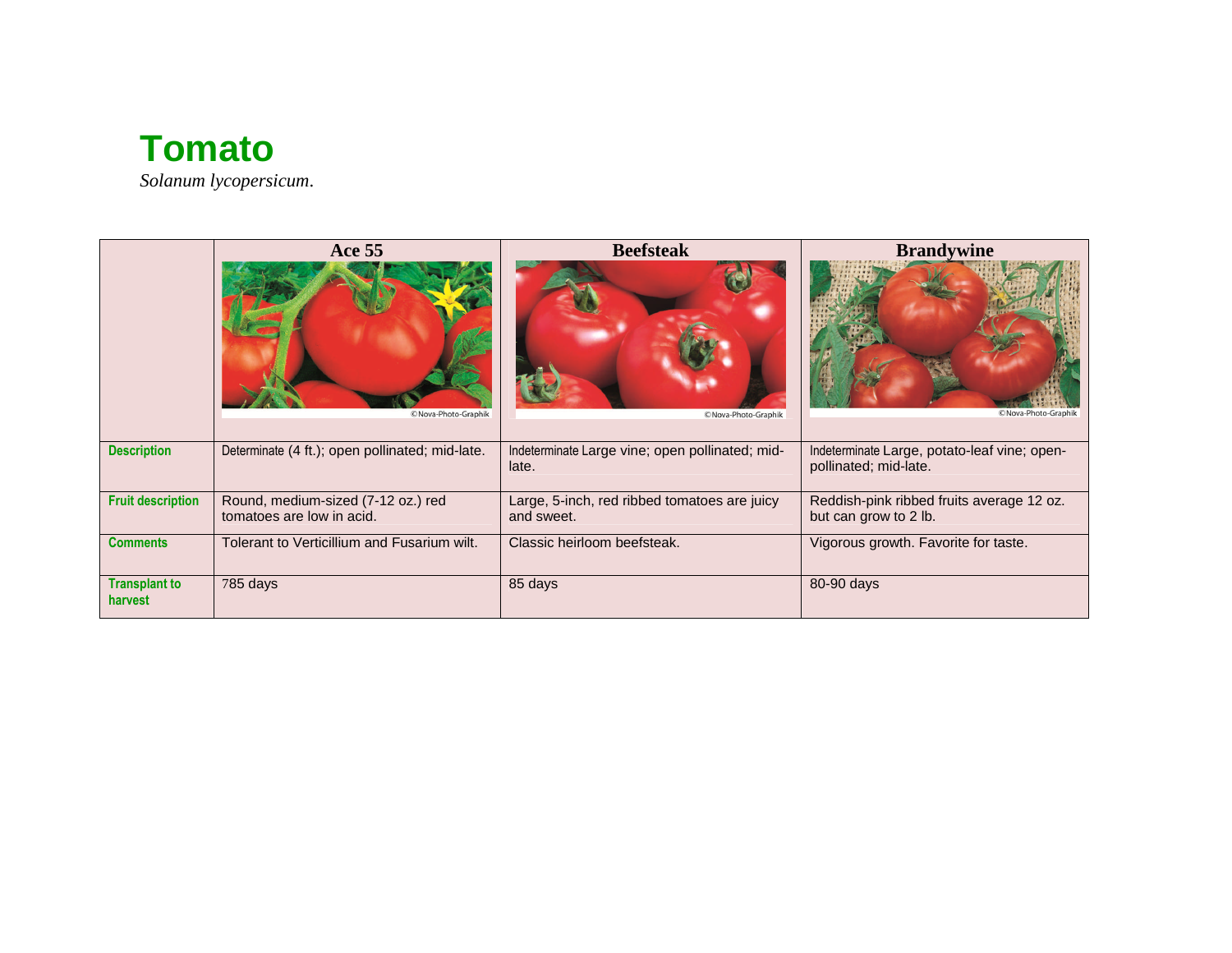

*Solanum lycopersicum*.

|                                 | <b>Oregon Spring</b>                                      | Roma                                                                    | <b>San Marzano</b>                                      |
|---------------------------------|-----------------------------------------------------------|-------------------------------------------------------------------------|---------------------------------------------------------|
|                                 | ©Nova-Photo-Graphik                                       | ©Nova-Photo-Graphik                                                     | © Nova-Photo-Graphik                                    |
| <b>Description</b>              | Determinate (3-4 ft.); open-pollinated; extra<br>early.   | Determinate (4 ft.); open pollinated; mid-<br>season.                   | Indeterminate (6 ft.); open pollinated; mid-<br>season. |
| <b>Fruit description</b>        | 3- to 4-inch, 5-7 oz. red oval fruits have few<br>seeds.  | Large yield of small (2-3 oz.), oblong red fruit<br>ripens all at once. | Large yield of 4 oz. meaty, oblong red fruit.           |
| <b>Comments</b>                 | Sets fruit in cool weather; good short-<br>season choice. | Standard plum tomato for sauces.                                        | Considered by many the tastiest plum<br>tomato.         |
| <b>Transplant to</b><br>harvest | 760-70 days                                               | 75 days                                                                 | 80 days                                                 |